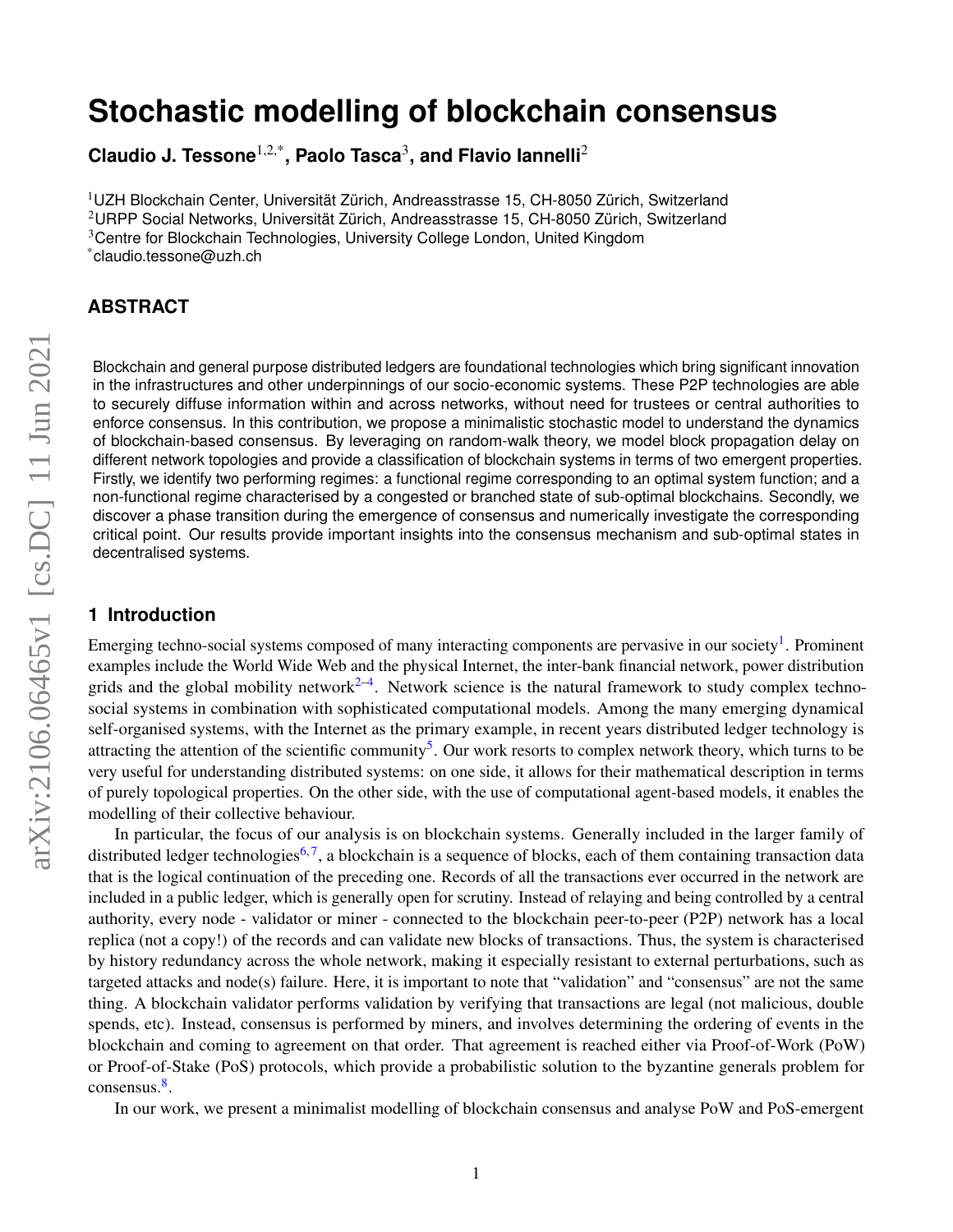properties using a complex systems approach. Consensus modelling is generally the result of both a cooperative process among the agents, and a competitive process with respect to the alternatives available to the agents<sup>[9](#page-14-7)</sup>. In the case of blockchain systems, cooperation is driven by the diffusion of blocks among the P2P network nodes, and newly mined blocks represent the alternatives.

An important feature of blockchain-based systems is that consensus among the elements is emergent and not enforced. In our model, a set of nodes involved in the process of mining are connected through a P2P network. Each node may discover a new block at a certain rate (proportional to its computational or staking power), and diffuse it by means of gossiping to other nodes in the network. Ideally, when the diffusion of blocks is fast enough, all blocks are chained one after the other. However, not all blocks consisting of completely valid transactions achieve consensus by the network. Indeed, each time a transaction is made, it is broadcast to the entire network. Upon hearing the broadcasts, miners take a bunch of transactions, validate that they are "legitimate" and put them into a block. But miners "hear" about different transactions at different times (due to latency issues, among others). Furthermore, they may simply choose different transactions to include in their block, based on the transaction fees. Miners do not need to build the same global block. They can each build their own blocks consisting of entirely different transactions. If multiple blocks are found before diffusion across the network, the blockchain turns into a *blocktree*, whereby miners build new blocks on a different previous block and the blockchain splits. In this memory-dependent process, therefore, there exists a latent, unresolved competition between block creation and block diffusion. Blocks that are not able to diffuse through the network are wasted resources.

The blocktree is a global, emergent property of the diffusion process. We show that its characterisation allows to assess the system efficiency. Our approach enables studying the path towards consensus depending on few meaningful variables. In this way, we can identify the conditions under which a blocktree emerges: the full set of blocks that are mined concurrently by different nodes, and the overall network characteristics.

The topology of the blocktree serves as an indicator of the efficiency of system design. The more branches emerge, the more resources are wasted without contributing to the allocation of information in a distributed fashion. By relaxing the assumption of direct path propagation of blocks, we find an accurate estimate of blockchain forking, in terms of the random-walk hitting time on the P2P network. In addition, we identify a phase transition to consensus that can be formalised in terms of an "order" parameter and a "control" parameter defined by the block diffusion time in the P2P network of miners. To conclude our analysis, we perform numerical simulations and compare our results with the observed data from different blockchain-based systems.

## **2 The system**

**Description of the system** We first describe the system of non-permissioned blockchains (the most widely deployed ones in the market), and those that more naturally self-organise into a normal working state.

A block contains a set of atomic operations whose validity has been verified by the block creator. The most typical usage of blockchain-based systems is as underlying infrastructure for the so-called *cryptocurrencies*; in this context, the atomic operations are characterised by transactions between system participants<sup>[10](#page-14-8)</sup>. Their size is generally very small and, without loss of generality, we assume that its effect on system performance can be neglected. Therefore, we do not include block size in our modelling.

In order to disincentivize network participants from adding forged information into the system or acting maliciously, the process of adding information must be costly for the producer – but relatively inexpensive for all others – to verify its correctness. This premise is the celebrated solution to the "Bizantine fault tolerance" problem, and different systems implement the solution in different ways. The earliest and most common one is PoW. In this solution, beyond validating all the transactions that will be included into the block, the miners need to solve a "computational puzzle" namely find the problem of inverting a cryptographic function which involves information relative to the previous block and the transactions contained in the current one. Thus, each block data is linked backward in a chain of blocks.

It is worth noting that real-world blockchain-based systems adjust the difficulty of block discovery (i.e., the expected number of trials necessary to solve the "computational puzzle") with the aim of achieving a constant rate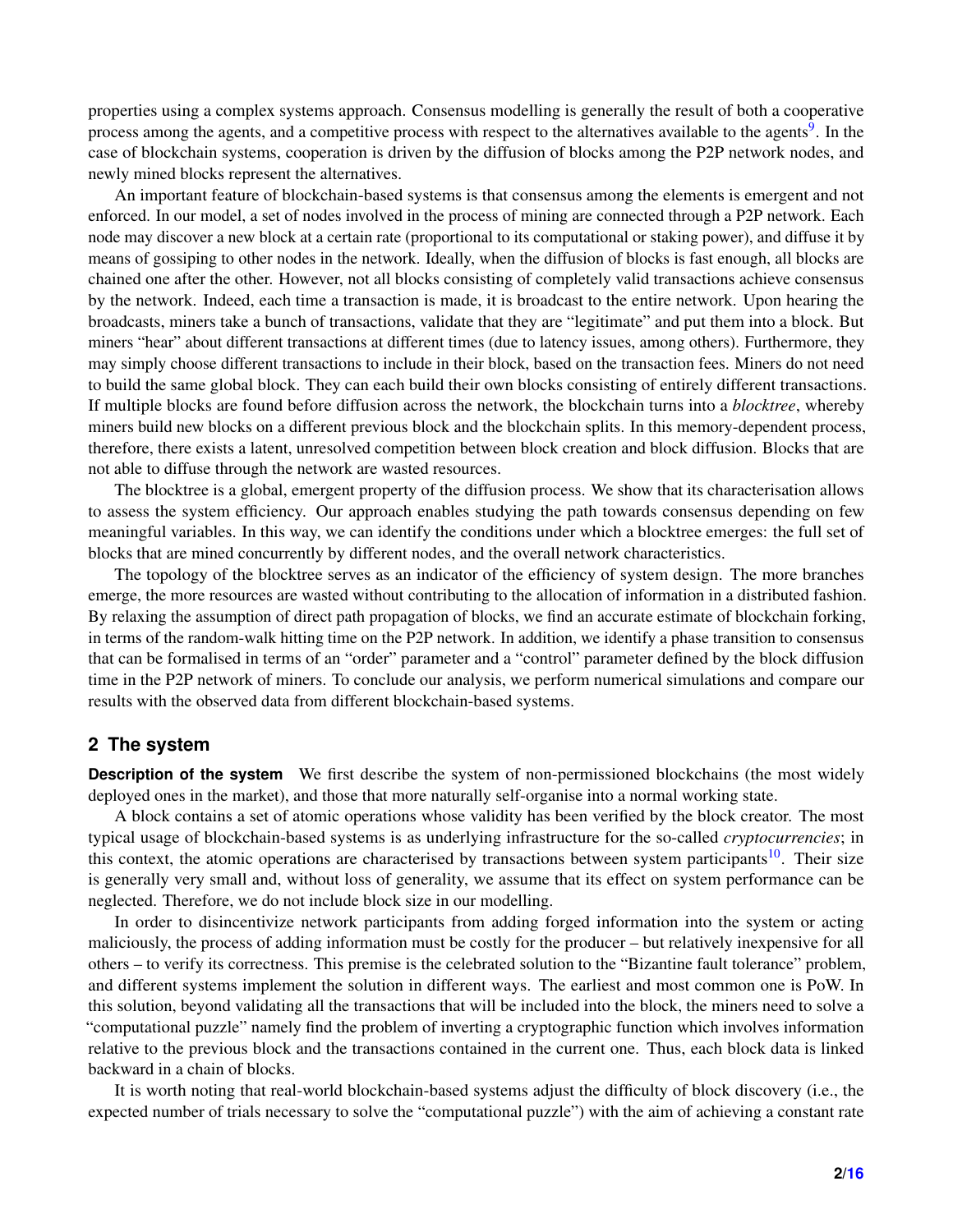addition of new blocks to the blockchain, irrespective of the total computational power employed in the mining process. For example, in Bitcoin and its derivatives, the difficulty level is adjusted every two weeks, such that, on average, a new block gets produced every 10 minutes. On the other hand, Ethereum adjusts its difficulty level so that the expected time for a new block to be produced is just 12 seconds. In a short time interval, the probability that a miner finds the block is proportional to the number of attempts it has made to find the solution to the "computational puzzle", with respect to the total number of attempts performed by all miners in the same time interval. In the specific case of Bitcoin, this created an arms race to devote more and more computational power.<sup>[1](#page-2-0)</sup>

The winner of the "computational puzzle" competition (i.e., the creator of the last block) includes a new transaction (coinbase) – without issuer address and with theirself as recipient–. For PoW-based cryptocurrency systems, this is the only way in which new currency enters in circulation, and standard practice is that the coinbase amount – although it may change over time - is pre-determined.

For the purpose of our analysis, it is important to distinguish between validity and consensus. With respect to the validity of the information contained in the blocks, only after a block has been accepted by all network participants, i.e. they have reached consensus about it, it can be assumed that the transactions contained therein have really taken place. In rare cases, two nodes may solve the "computational puzzle" and be selected to add a new block to the chain almost at the same time. Each of these nodes may choose a different next block with different transactions. They start to broadcast their version of the blockchain to the neighbouring nodes. In this case, we observe an inconsistency (fork) issue in the network, where different blocks have a different version of the blockchain. This problem can be solved with the "longest chain" principle, which states that the longest blockchain version is the valid one.

For a blockchain, its *height* is the longest path that originates in the first block in the sequence.[2](#page-2-1) Once a node finds a block, it broadcasts it to the list of peers that are known to it. Those peers will accept this block (and all intermediary ones not know yet to it) if its *height* is larger than their local ledger replica. In PoW and PoS, when two versions of the ledger have the same length, other nodes will be selected to add a new block on one of these ledger versions. The probability that the consensus mechanism chooses new blocks on different versions at the same rate becomes lower in time. This means that one of the variants will become predominant with more blocks and, due to the "longest chain principle", it will also become the valid one.

In our work we explore the space of parameters and find the conditions under which a PoW/PoS blockchain reaches consensus efficiently and study the phase transition point that leads to the emergence of forks.

**The mechanics of the blockchain.** In order to better appreciate the next section, Section [3,](#page-3-0) we now briefly describe how PoW/PoS consensus protocols work when computing devices are interconnected through a logical P2P network. In this setting, peer nodes are assigned to each new node joining the network by master nodes that keep track of all nodes connected to the network

In principle, the peers assigned to a new entrant node are randomly drawn from a list of nodes assumed to be connected to the network. Such selection is uniform (i.e. without favouring any node characteristics), in an attempt to make the network as unstructured as possible. However, the time distribution of node connectivity is very broad and highly skewed. Therefore, this naïve approach may induce a bias favouring nodes with long-time connectivity to gain more peers than the other ones, which either remain connected to the network for shorter periods of time or change their IP address. As we explained earlier, every node (*i*) hosts a local version of the blockchain. This is composed of all the blocks transmitted to and accepted by *i* or blocks that *i* generated by itself.[3](#page-2-2) Node *i* must also communicate the status of its blockchain to other peers that are known to *i*.

Let us see how this works in practice with a graphical example. In Fig. [1](#page-3-1) (leftmost panel), each block is represented by a different colour, and the colour of the highest block – known to each node – is taken by the nodes. In this example height  $0 = white$ , height  $1 = grey$ , height  $2 = green$ , height  $3a = blue$ . At time  $t = 0$  the majority of nodes is green with height  $= 2$ . The blue node has just mined a new block that has not yet been propagated in the network. The centre-left panel shows an intermediate situation  $t = 1$  where the blue node propagates to its neighbour

<span id="page-2-0"></span><sup>&</sup>lt;sup>1</sup>Indeed the number of trials to find a new block escalated  $10<sup>7</sup>$  times in the last 8 years.

<span id="page-2-1"></span><sup>2</sup>The block *height* of a particular block is defined as the number of blocks preceding it in the blockchain.

<span id="page-2-2"></span><sup>3</sup>A node accepts a new block *if* its *height* parameter is bigger than that highest block the node already has in its local replica of the ledger.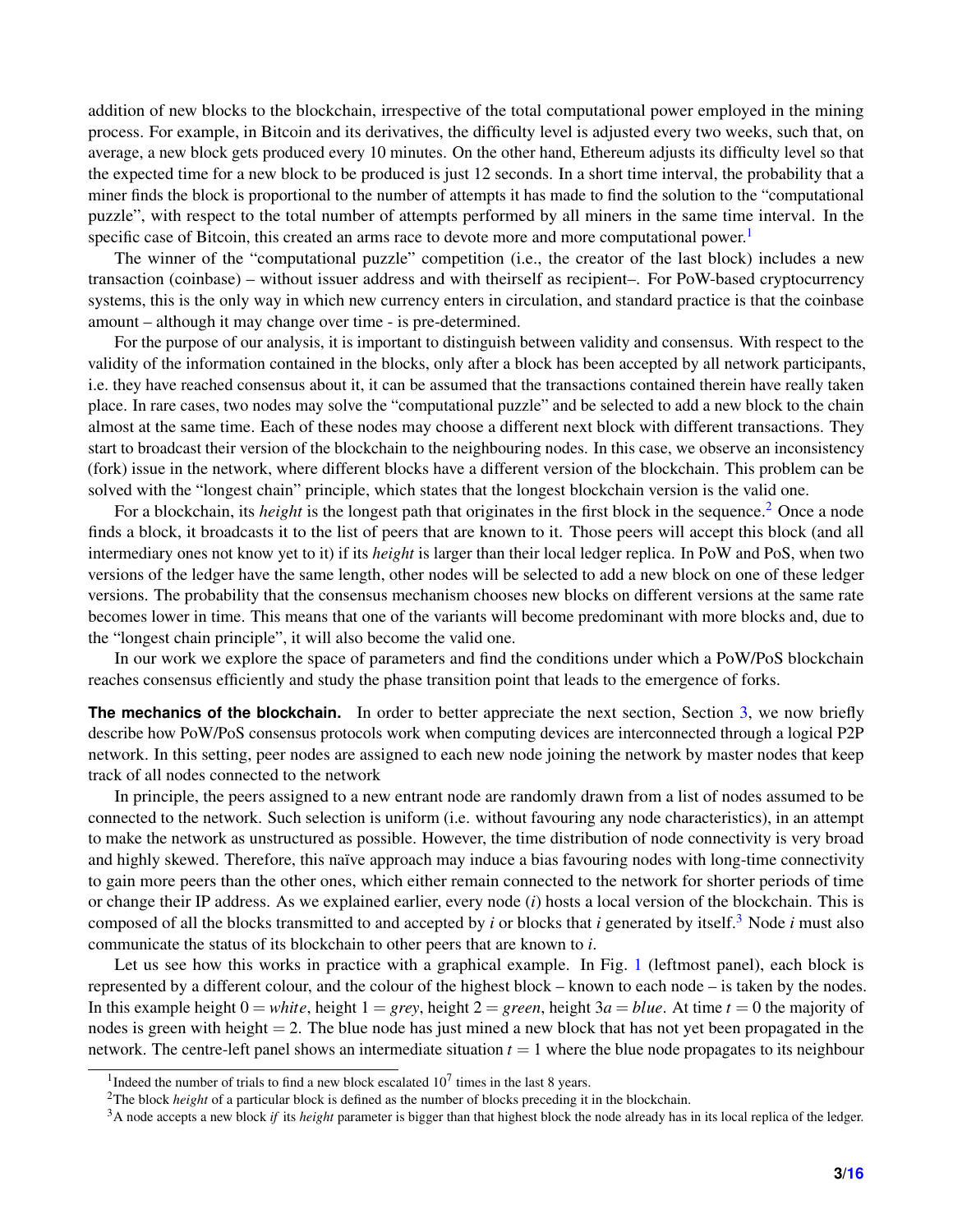<span id="page-3-1"></span>

**Figure 1.** Depiction of competing block diffusion in the P2P network and the corresponding blockchain with nodes colour representing the highest block known to it.

nodes the blue block with height  $= 3a$  and they append it to their chain. However, at the very same time, before the blue node is able to reach all the network with the blue block, another node in the system finds an alternative block (coloured in red with height  $= 3b$ ) based on the green one of height  $= 2$ .

In the centre-right panel, at time  $t = 2$ , the blocks continue to propagate throughout the network. To notice that, when two neighbouring nodes have blocks of the same height, but the blocks are different (in our example, either blue or red), none of them accepts the block offered by the other one. At the same time  $t = 2$ , a node has just discovered a new block of height  $= 4a$  based on the blue one of height  $= 3a$ . The spreading of this new block is initiated throughout the network. Obviously, nodes whose longest chain ends in the blue node accept the new state. But now, blocks that have the red block as the highest must accept both: on the one hand they must include the blue block in their local blockchain and add the yellow one as well. Effectively, the red block is discarded from the history and the coinbase transactions are forever lost. However, the other transactions will be imported again by the miners in their new pool of transactions.

After this example, we may observe some familiarity between blockchain consensus processes and epidemic ones: in absence of competing blocks, the evolution of the system resembles that of the celebrated susceptible-infected model<sup>[11](#page-14-9)</sup>. In presence of competing blocks, the spreading becomes a new kind of spreading process with memory: where the susceptibility of a node to receive the new state depends on whether this new state is acceptable (because of the height precedence rule) or not. This insight is key to introduce the model in Section [3.](#page-3-0)

The processes of block creation, spreading and eventual competition lead to emergent structures in the system that are non-trivial. In principle, the systems are designed to lead to the creation of blockchains. However, the analytical derivation of their correct functioning is based on two important assumptions: full connectivity between network nodes, and negligible block propagation times. None of them are conditions that are satisfied as the system grows: on the one hand, because the network's diameter grows; on the other, because with increased user adoption, block size growth leads to non-vanishing propagation time.

In absence of a simple mathematical derivation, we resort to a minimalistic modelling approach that helps us to study the impact of any change of blockchain technological parameters and concomitant protocols, and to analyse the behaviour of network participants, system growth and other dynamics.

## <span id="page-3-0"></span>**3 Modelling**

Peer-to-peer network. We consider a set of nodes connected to the P2P network. These nodes are involved in the process of transaction verification and – as explained before – block generation. Just for the sake of simplicity, we neglect the dynamics by which nodes enter and exit the network, given that the processes of node churn and renewal have characteristic time-scales, which are much longer than those of inter-block time and consensus $12$ . We further assume that we can neglect changes on network topology induced by new peer addition. Thus, the network is defined by the number of nodes N and the number of edges E. In existing protocols<sup>[12,](#page-14-10) [13](#page-15-1)</sup>, the number of neighbours given to any new node is fixed. Therefore, another important parameter is the average degree  $\langle k \rangle = 2E/N$ . In the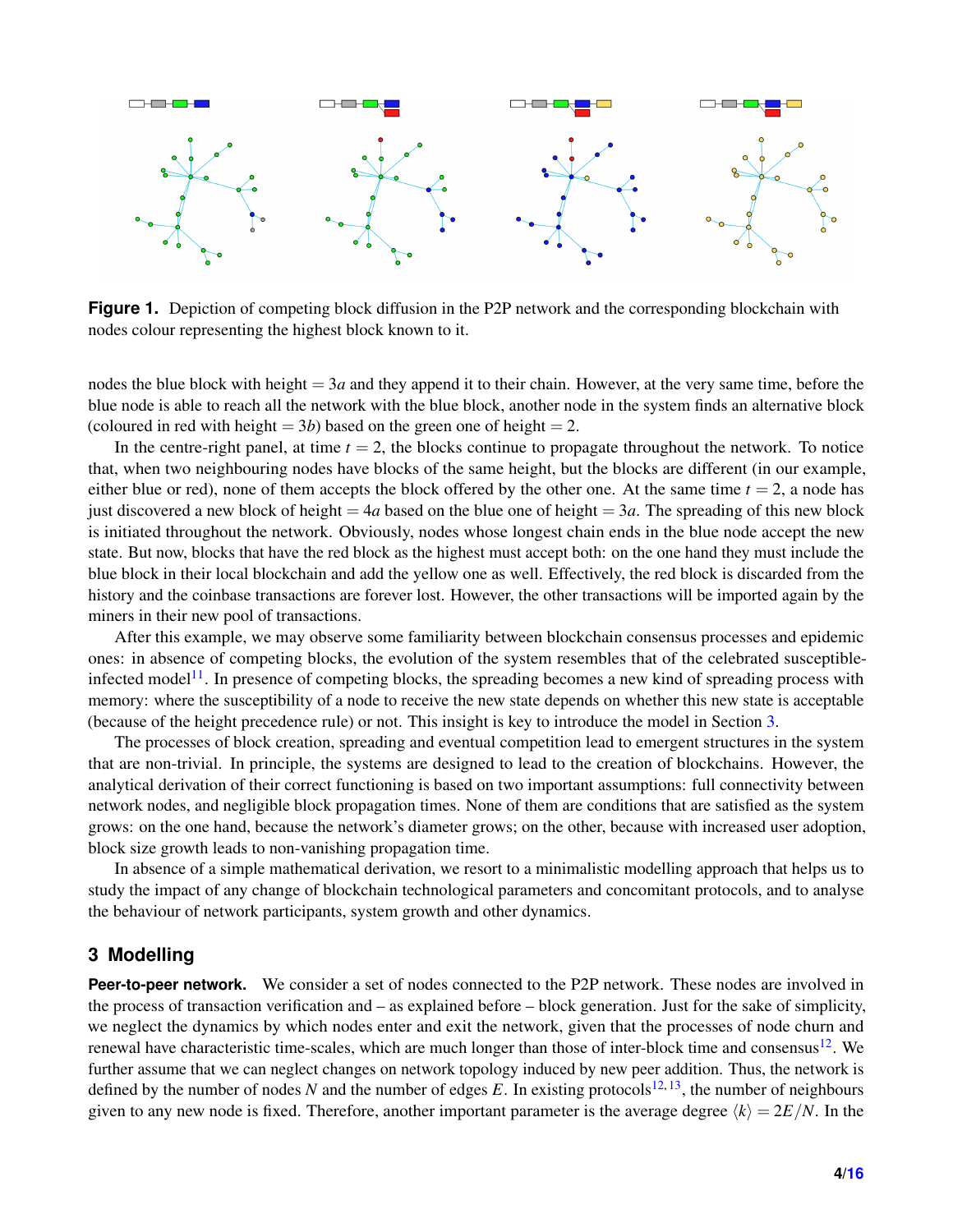simulations, we will consider different network topologies for the logical network and vary  $\langle k \rangle$ .

**Node characteristics.** Each node connected to the network is endowed with some internal characteristic that ultimately determines its probability of creating a new block. In the case of PoW blockchains, it is the computational power – measuring the number of trials it can make to solve the cryptographic problem –  $\pi_i$ . Instead, in PoS systems,  $\pi$ <sub>i</sub> represents the total amount of assets staked for block creation. Importantly, the computational powers and stake allocations  $(\pi_i)$  are heterogeneous in the real consensus networks, and empirical analysis suggests very broad distributions<sup>[14,](#page-15-2) [15](#page-15-3)</sup>. To study possible scenarios, we considered exponential and power-law distributions of computational power in the network nodes.

In a very small time interval dt, the probability that a specific node mines a new block is  $p_i^m \approx \eta_i dt = \pi_i / \sum_{\ell} \pi_{\ell}$ . Since the events are independent and occur at fixed rate  $\eta_i$ , mining of new blocks is described by a Poisson process, i.e. node *i* has a probability  $\mathscr{P}(l,\eta_it) = e^{-\eta_it}(\eta_it)^l/l!$  to mine *l* blocks in a time *t*. The inter-event time distribution is given by the time derivative of the complementary probability to not mine any block  $p_i(t) = 1 - e^{-\eta_i t}$  up to time *t*.

Therefore, the time it takes node *i* to mine a new block is distributed according to an exponential distribution with parameter  $\eta_i$ . At the global level, the difficulty is adjusted to ensure that new blocks are mined at a constant rate. This *mining interval* is a design choice that is an arbitrary decision during the system design; for example,  $\tau = 10'$  for Bitcoin and its hard forks,  $\tau = 12''$  for Ethereum. Thus, it is immediate to derive that  $\sum_i \eta_i = \tau^{-1}$ . The distribution has the direct implication that the number of blocks mined by node *i* is distributed according to a Poisson distribution with parameter  $\eta_i$ . Because of the well-known properties of this distribution, the number of blocks mined by all network nodes are distributed according to a Poisson distribution with parameter  $\sum_i \eta_i$ .

**Blockchain mechanics.** Let *b* be a *block* (i.e. a bundle of verified transactions). Each new block to be generated must contain information about its parent one (the previous block). To account for this link, *b* is endowed with a height  $h_b$  (i.e. the number of previous blocks starting from the first one: the *genesis* block), and a discovery time  $t_b^0$ by a miner m*b*. At time *t*, each node *i* holds a local replica of the ledger, meaning that they have created or accepted a set of blocks, let us say  $\mathcal{B}_i(t)$ . The height of *i*'s blockchain is:  $h_i(t) = \max_{b \in \mathcal{B}_i(t)} (h_b)$ .

After being accepted by a node, a block is broadcast through the logical peers network. As previously described, the *longest chain rule* specifies that if a block *b* is broadcast from node *j* to *i* it gets accepted (added to the local copy of *i*) iff  $h_i(t) < h_i(t)$ . All preceding blocks are also accepted, effectively turning the local replica of the *i*'s ledger equal to *j*'s one. The time at which block *b* becomes accepted by node *i* is denoted by  $t_h(i)$ . When the local replicas of the ledgers holds by the network nodes are all the same, it is said that the system has reached consensus.

The exact time it takes for a block to be broadcast and reach all the nodes in the network depends on multiple factors: the actual distance in the infrastructure network, network traffic, other tasks that may be consuming – or diverting – resources away from this communication, the number of transactions included in the block (which affects the block's size), etc. Encompassing all these factors goes beyond the scope of this work. Therefore, out of parsimony and wlg, we consider that the number of blocks relayed from one node to its neighbours follows a Poisson distribution with parameter  $1/\tau_{nd}$ . Thus, the expected time for *i* to gossip a block to one of its neighbours is exponentially distributed. Realistic values for the P2P networks' latencies  $\tau_{nd}$  can be found in<sup>[12](#page-14-10)</sup>. In the numerical simulations, we use  $\tau_{nd}$  as a control parameter for the emergence of consensus.

**Model simulation.** Because of the nature of the proposed parameters, our equations can be efficiently modelled in terms of the Gillespie algorithm<sup>[16,](#page-15-4) [17](#page-15-5)</sup>. At time *t*, each node *i* contains a local replica of the blockchain ledger  $\mathcal{B}_i(t)$ , commonly initialised at time  $t = 0$  with a single, genesis block. The events that trigger changes at the node level in the system are

- 1. *Block creation*: each node *i* produces new blocks at a constant rate  $\eta_i$ . In absence of malicious agents, all nodes are independent Poisson processes, which implies that block creation by *any* node occurs at an aggregate rate  $\sum_i \eta_i$ .
- 2. *Block diffusion*: at a rate  $\tau_{nd}^{-1}$ , node *i* transmits its local replica of the blockchain ledger to node *j*. As per the longest chain rule, if  $h_i(t) \leq h_i(t)$  nothing happens. So, without affecting the results, block diffusion can only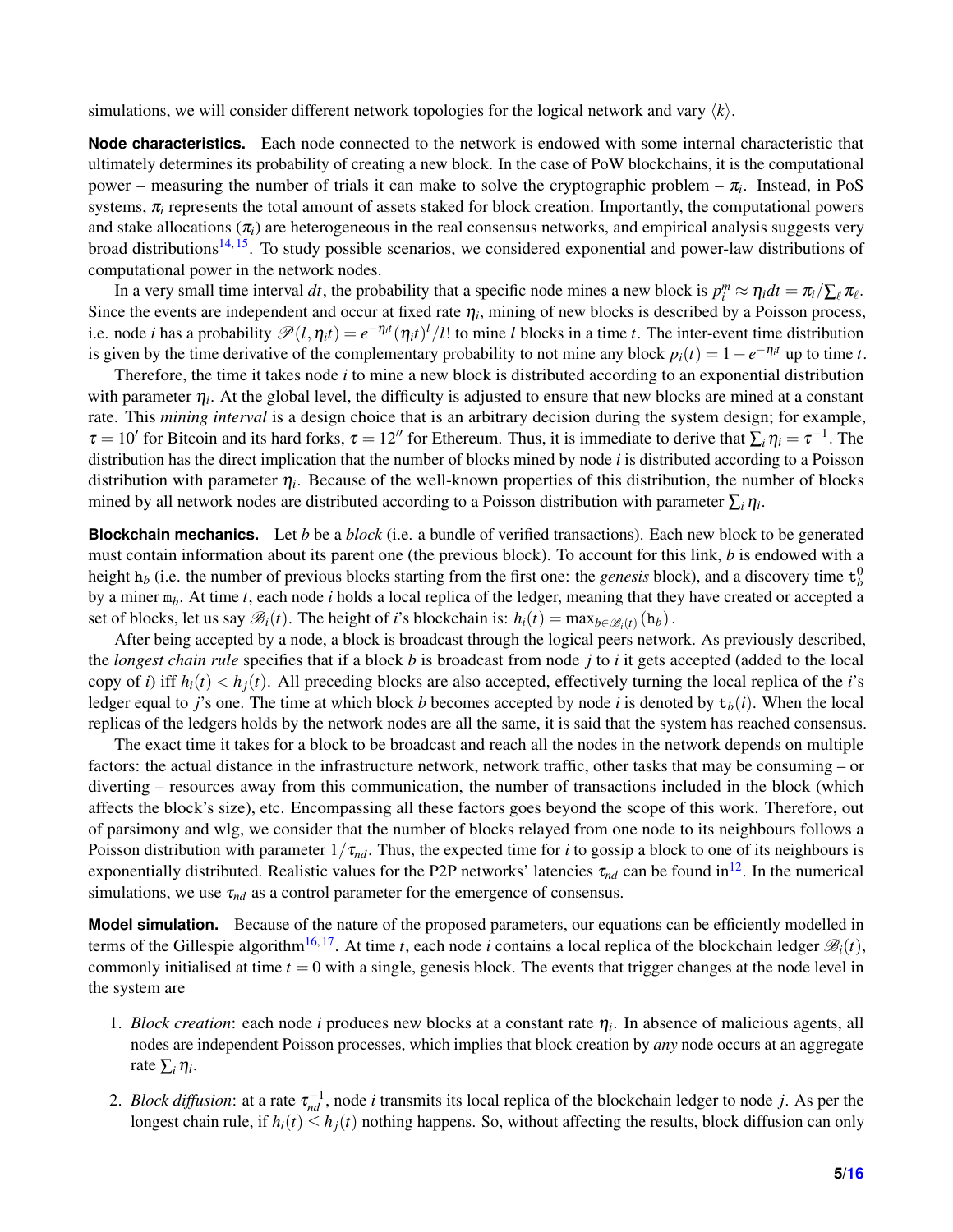take place over *directed active links*  $i \to j$  where  $h_i(t) > h_j(t)$ . For the sake of simplicity, we assume that  $\tau_{nd}^{-1}$ is the same for all edges. This implies that a diffusion event between *any* edge occurs at an aggregate rate  $E_a \tau_{nd}^{-1}$ , where  $E_a$  is the number of active edges.

Being all events independent, the rate at which *any* event occurs, i.e. the total rate of transitions, is  $\xi = \sum_i \eta_i + E_a \tau_{nd}^{-1}$ . To simulate the system, we first select the next event that will take place with a probability proportional to the rate at which it occurs. I.e. the next event will be block creation with probability  $\sum_i \eta_i/\xi$ , or block diffusion otherwise. If the next event is "block creation", *the node* that creates the block will be selected at random from a probability distribution such as η*i*/∑*<sup>j</sup>* η*<sup>j</sup>* . If the next event is "block diffusion", *the link* through which block diffusion starts will be selected with equal probability (because  $\tau_{nd}^{-1}$  is the same for all links). Then, time is updated to  $t + t'$  where  $t'$ follows and exponential distribution with parameter  $\xi$  (i.e. the time of the next event is drawn at random from the aggregate rate for all events).

It is important to realise that the results are independent of the exact value of the actual parameters, but they depend only on the relative ratio  $\tau_{nd}/\tau$ . This is the ratio between the network delay and the expected time between block discoveries.

**Emergent properties** Our main goal for the emergent properties analysis is to study the emergence of blocktrees (i.e., forks): the full set of blocks that are mined concurrently by the different nodes in the network. The topology of this blocktree serves as a performance indicator of the system's architecture. To detect the transition from consensus to congestion we compare our results with the observed data from different blockchain-based systems.

From the set of all blocks created (denoted by B), a subset of them (denoted by M) is included in the local replica of all the nodes in the network. M is the set of blocks on which the entire network achieved consensus. All other blocks (denoted by O) are termed off-chain (or orphaned) blocks. At a global level, this allows us to compute the ratio of main-chain blocks  $|M|/|B|$  and the the ratio of off-chain (or *orphaned*) blocks as

<span id="page-5-0"></span>
$$
\Xi = |0|/|B| \tag{1}
$$

For a set of system parameters, the consensus will be efficient if  $|M|/|B| \to 1$ . A related quantity is the branch rate which measures how often forks occur. This is an baseline indicator that a newly created block will not be appended to the main-chain. The ratio of branches in the system is computed as  $F = \frac{1}{|M|} \sum_{b \in M} \sum_{c \in D} \delta(z_b, z_c)$ , where  $z_b$  represents the parent of block *b* and  $\delta(\cdot, \cdot)$  is the Kronecker delta. Additional properties that quantify the system efficiency and measure the blocktree level of branching are the mean branch length *L* and the time to create blocks that are attached to the main-chain *T*.

The probability to find the system in global consensus can be defined as the ratio between the time all the nodes have the same local replica of the blockchain  $T_c$  and the total simulation time

<span id="page-5-1"></span>
$$
P = T_c / T_{sim}.
$$

We use this measure in the numerical simulations as the order parameter for the transition to consensus.

To measure the power concentration of block creation we use the Gini index. By denoting the number of blocks created by node *i* as  $w_i^{bt} = \sum_{b \in B} \delta(i, m_b)$ , the Gini index of the distribution of (sorted) values  $G(w^{bt}) =$  $2\sum_i^n i w_i^{bt} / n \sum_i^n w_i^{bt} - (n+1)/n$ , is an indicator of power concentration of blocks. For the latter we can distinguish between blocks that end up in the main chain  $w_i^{mc} = \sum_{b \in \mathbb{N}} \delta(i, m_b)$  or off-chain  $w_i^{oc} = \sum_{b \in \mathbb{O}} \delta(i, m_b)$  resulting in  $G_{mc} = G(w^{mc})$  and  $G_{oc} = G(w^{oc})$ , respectively. Analogously, we can estimate the level of heterogeneity of different hashing/staking power distributions with the corresponding index  $G_\pi = G(\pi)$ , where  $\pi_i$  is the computational/staking power of node *i*.

#### **4 Results**

#### <span id="page-5-2"></span>**4.1 Data analysis and model selection**

In order to fine-tune our model we analyse the mining data for the following three cryptocurrrencies: Bitcoin, Ethereum and Litecoin, on a yearly basis ranging from year 2013 to 2019. For all platforms, we analyse the revenue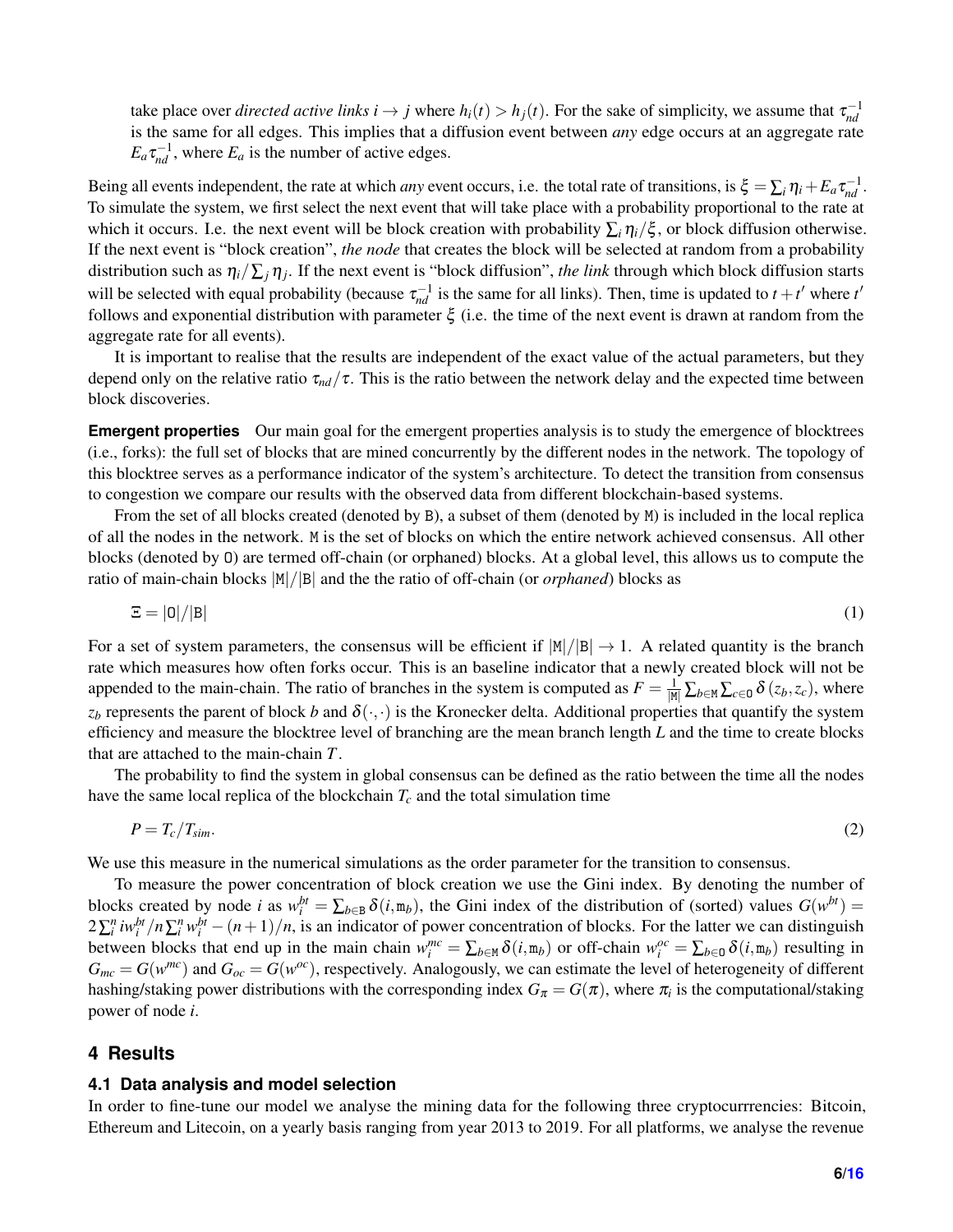share per miners based on the fraction of blocks that each miner created over the period 2013–2019. Since we observe a large volatility of the revenue share per block, instead of determining the probability  $\mathcal{P}(\pi)$  that an arbitrary miner has computational hashing (or staking) power  $x -$  in an infinitesimally small interval around a given value  $\pi$  –, we compute the survival function or complementary cumulative distribution function (CCDF)  $P(x > \pi) = \int_{\pi}^{\infty} \mathcal{P}(\pi') d\pi'$ . Then for power-law distributed hashing (staking) powers  $\mathcal{P}(\pi) \sim \pi^{-\alpha}$ , with  $\alpha \neq 1$ , we also obtain a power-law for the CCDF but with exponent  $\beta = 1 - \alpha$ . However, since the maximum value of the hashing/staking power π*max* is considerably small even for power-law distributed hashing/staking powers, we obtain significant deviations from a power-law in the CCDF with strong cutoffs.

<span id="page-6-0"></span>**Table 1.** Model selection for the distributions of the miners' annual hashing power for the three cryptocurrencies analysed. The columns are: Log-likelihood ratio *R* and the corresponding *p*-value for power-law and exponential distributions. The power-law exponent  $\alpha$  is obtained from the numerical fit of the real data using a power-law distribution  $\mathscr{P}(\pi) \sim \pi^{-\alpha}$  and the average  $\lambda = \langle \pi \rangle$  of the exponential distribution  $\mathscr{P}(\pi) = \lambda^{-1} \exp(-\pi/\lambda)$ . Highlighted in bold are the significant values of the log-likelihood test.

|      | <b>Bitcoin</b> |                  |          |      | Ethereum    |                  |          |               | Litecoin |                  |          |      |
|------|----------------|------------------|----------|------|-------------|------------------|----------|---------------|----------|------------------|----------|------|
| Year | R              | $\boldsymbol{D}$ | $\alpha$ | λ    | R           | $\boldsymbol{p}$ | $\alpha$ | λ             | R        | $\boldsymbol{D}$ | $\alpha$ | λ    |
| 2013 | $-2.9$         | 0.18             | 2.75     | 0.06 |             |                  |          |               | $-0.36$  | 0.0              | 12.88    | 0.57 |
| 2014 | $-11.57$       | 0.05             | 1.84     | 0.05 |             |                  |          |               | $-0.18$  | 0.16             | 14.4     | 0.28 |
| 2015 | $-15.74$       | $0.0^{\circ}$    | 2.09     | 0.04 | 1328.65 0.0 |                  | 1.68     | $0.0^{\circ}$ | $-0.55$  | 0.03             | 7.35     | 0.31 |
| 2016 | $-2.98$        | 0.01             | 3.58     | 0.04 | 5050.29     | $0.0\,$          | 1.43     | $0.0^{\circ}$ | $-0.02$  | 0.8              | 28.17    | 0.23 |
| 2017 | $-5.99$        | 0.0              | 3.14     | 0.03 | 3048.54     | $0.0\,$          | 1.29     | 0.01          | $-7.66$  | 0.07             | 1.92     | 0.11 |
| 2018 | 0.79           | 0.57             | 4.46     | 0.05 | 192.34      | $0.0^{\circ}$    | 1.57     | 0.01          | $-0.2$   | 0.57             | 9.57     | 0.11 |
| 2019 | $-0.62$        | 0.34             | 5.79     | 0.06 | 131.12      | $0.0^{\circ}$    | 1.67     | 0.01          | 5.4      | 0.02             | 3.27     | 0.1  |

For the model selection of the the miner's annual hashing power, we have compared three different distributions: 1) pure power-law with no cutoffs; 2) power-law with exponential cutoffs and; 3) exponential distributions. While the power-law distribution with exponential cutoffs provides a better data description than the pure power-law, we will consider only the latter and the exponential distribution since they are equally comparable with respect to the observed data. In Table [1](#page-6-0) we show the results of the model selection analysis of the distributions of annual hashing powers for the three cryptocurrencies in our sample. In each column, the log-likelihood ratio *R* is reported, as well as the corresponding *p*-value for the pair of distributions used to fit to the revenue share data, using a power-law and an exponential distribution. A value of *R* larger than 0, implies that the power-law distribution is preferred to the exponential distribution and vice versa if *R* is negative. If  $p < 0.05$  the sign of *R* is taken to be significant; otherwise, it is taken to be the result of statistical fluctuations.

For Bitcoin, we find that the exponential distribution is a substantially better fit for the data with respect to a power-law across all spanned time periods, with the exception of year 2018, but with a very large *p*−value making the value of R non-significant. Contrary, for Ethereum, we find that a power-law is consistently a better fit than an exponential. For Litecoin, we find mixed results when the values of *R* can be taken as significant.

The distribution parameters estimation from the numerical fit of a power-law and of the mean of the exponential distribution are reported in the same Table. We find that, for Ethereum, where the probability distribution function of the data is well-fitted by a power-law, an appropriate choice for the exponent is  $\alpha \approx 1.5$ . Instead, from the revenue shares of Bitcoin we find that the data is better distributed as an exponential with average  $\lambda = \langle \pi \rangle \approx 0.05$ .

In Fig. [2](#page-7-0) we show the complementary cumulative distribution function of the annual shared revenue of blocks  $\pi$ for Ethereum from 2015 to 2019, and for Bitcoin and Litecoin in the period from 2013 to 2019. The data displays wide heterogeneity, that spans across many orders of magnitude, with significant cutoffs for high values of  $\pi$ .

#### <span id="page-6-1"></span>**4.2 Analytical estimation of the branching threshold**

In this subsection we are interested in modelling the relationship between the mining process and the diffusion process. Starting with the block diffusion process, we can use either the direct-path propagation model, or the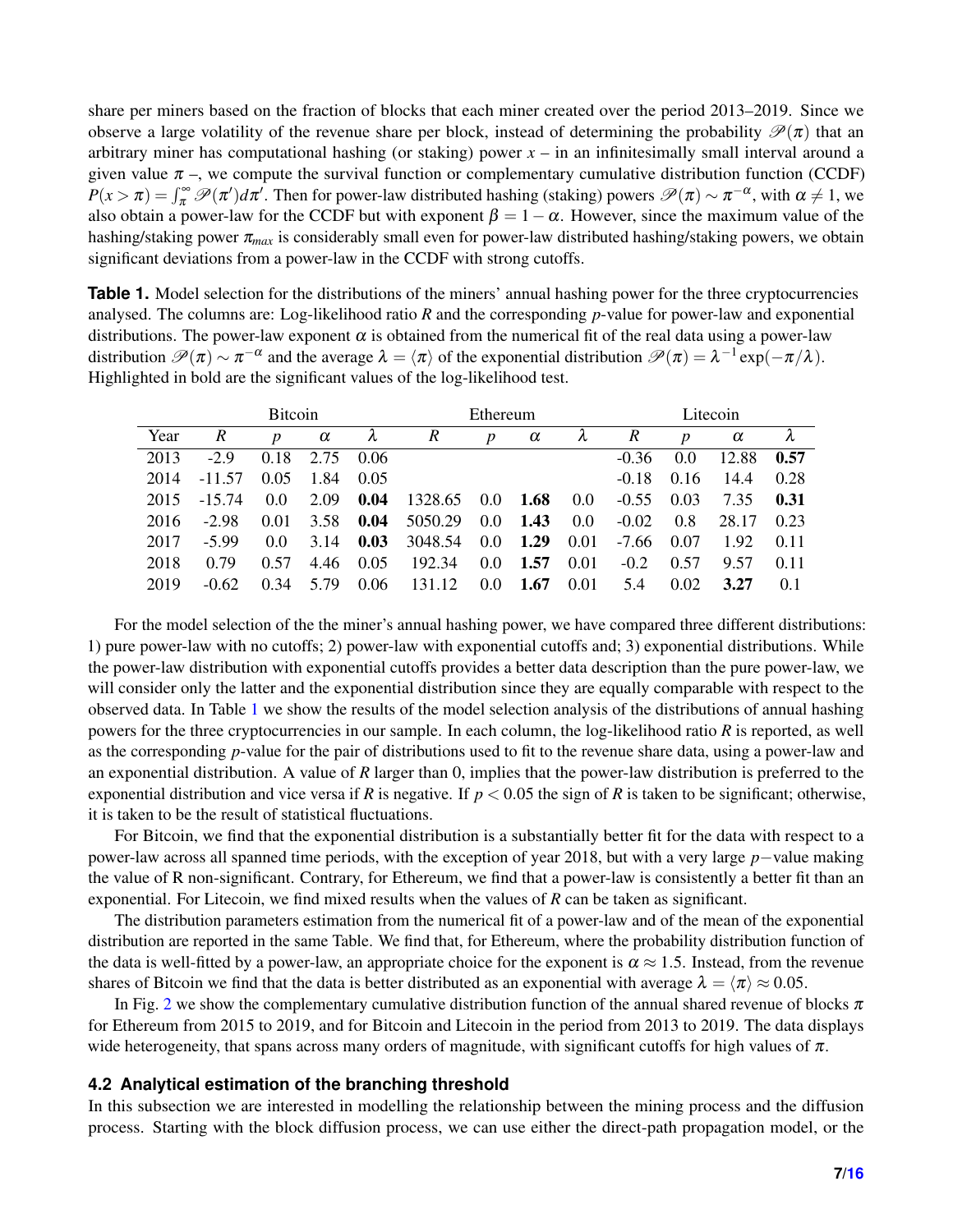<span id="page-7-0"></span>

**Figure 2.** Yearly complementary cumulative distribution function of the computing hashing power  $\pi$  for Ethereum, Bitcoin and Litecoin.

multiple-path propagation model to estimate the arrival times for the diffusion of blocks in the P2P network.

For the direct-path propagation model, we need to assume that loops in the P2P network are irrelevant and that the graph is locally tree-like. In this case, the distance between nodes is based on the single shortest path and it can be used as a proxy for the mined block diffusion times from a source node *i* to a target node *j* during the mining process. To measure the block arrival time  $T_{ij}$ , we can use a heuristic to estimate  $T_{ij}$  by using the number of links between *i* and *j* given by the shortest path distance  $D_{ij}$  weighted by the block diffusion delay  $\tau_{nd}$ , such that:  $T_{ij} = \tau_{nd}D_{ij}$ . The average  $\langle T_{ij} \rangle = \tau_{nd}\langle D \rangle$ , where  $\langle D \rangle$  is the average shortest path in the network, gives a heuristic mean-field estimation of the threshold delay defining a sub-optimal branched state.

The previous approach can be improved by considering the multiple-path propagation model that accounts for the loops which emerge locally, and the multiplicity of paths connecting the miner of a block with the other miners. However, to find all simple paths connecting two nodes in the graph is a non polynomial problem and becomes computationally unfeasible for large graphs. To overcome this issue, we can relax the assumption of direct path propagation and leverage on random-walk theory to estimate the minimum diffusion distance between two nodes. The quantity that estimates the random-walk distance in a network is the mean-first passage time  $M_{ij}$  between node pairs<sup>[18](#page-15-6)</sup>. Given the adjacency matrix of the P2P network  $A_{ij}$ , the probability that a block is passed from node *i* to node *j* in one time step is given by the Markov transition probability matrix  $P_{ij} = A_{ij}/k_i$ , where  $k_i = \sum_j A_{ij}$  is the degree of node *i*. If nodes *i* and *j* are connected, the block is immediately passed in the next time step; thus, the diffusion time is equal to 1. Otherwise, the time for a block to reach *j* is given by the average diffusion time from all other nodes *k*, excluding the target *j*, weighted by the corresponding diffusion probability. The total contribution is given by the mean-first passage time  $M_{ij} = 1 + \sum_{k \neq j} P_{ik} M_{kj}$ . In this scenario,  $T_{ij} = \tau_{nd} M_{ij}$  and by averaging over all nodes we obtain  $\langle T_{ij} \rangle = \tau_{nd} \langle M \rangle$ , where  $\langle M \rangle = \sum_{i} M_{ij} / (N(N-1))$  is the average of the global mean-first passage time. By using the mean-first passage time approach we just discussed, we provide an estimation of the branching diffusion time  $\tau_b$  on the P2P network, such that the maximum mining time is below the threshold given by the inter-block times  $\tau$ . In the following, we compare the numerical simulation of the consensus protocol with the estimation of the branching threshold given by

<span id="page-7-1"></span>
$$
\tau_b = \tau / \langle M \rangle. \tag{3}
$$

The transition between optimal consensus with blocks belonging all in the main chain and the branched state is described by the orphaned block rate  $\Xi(\tau_{nd})$  parameter defined by Eq. [\(1\)](#page-5-0), as a function of the block diffusion delay τ*nd*. In the next Section we show that, for two characteristic network topologies (Erdos-Renyi and Barabasi-Albert),  $\Xi(\tau_{nd})$  vanishes for values of  $\tau_{nd}$  that are below the branching threshold  $\tau_b$ .

#### **4.3 Numerical results**

In this Section, we present the results of the numerical simulations of the blockchain consensus protocol using the model described in Section [3.](#page-3-0) We fix the number of simulation steps to  $T_{sim} = 20,000$  and average all quantities over many independent stochastic realisations of the process of block creation and diffusion.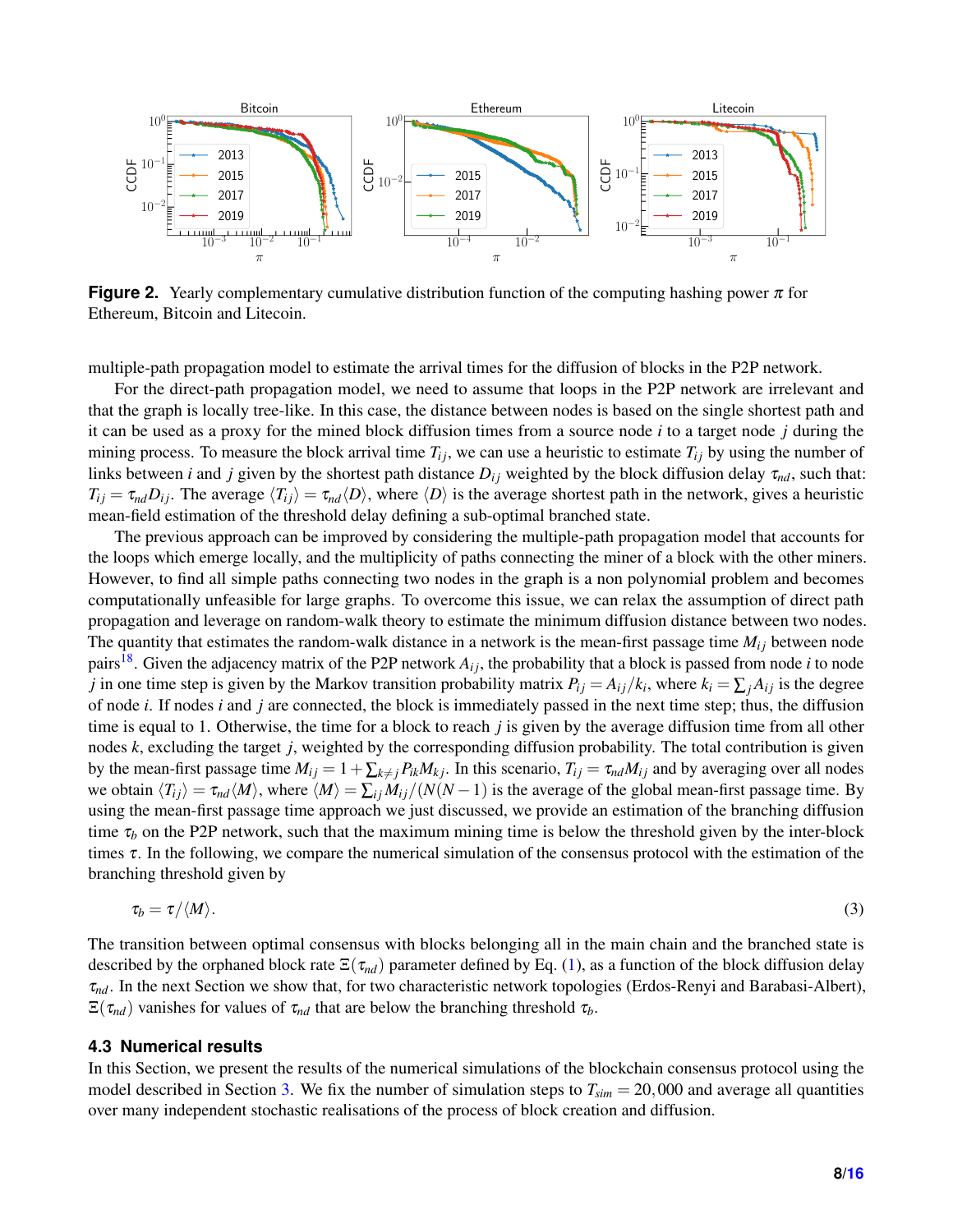In addition, we analyse two emergent properties of the system in detail. First, we study the emergence of branches, the onset of which can be estimated analytically from the sole knowledge of the network topology of the miners, as described in Section [4.2.](#page-6-1) We compare the analytical estimation of the branching threshold  $\tau_b$ , given by the reciprocal average random-walk hitting times, when the fraction of orphaned blocks becomes non-negligible. Second, we identify a phase transition characterising the consensus process. It is described in terms of the order parameter  $P(\tau_{nd})$ , which quantifies the probability for the all the nodes (miners) in the system to have the same local replica of the blockchain, when the network latency (control parameter) τ*nd* assumes different values, see Eq. [\(2\)](#page-5-1). By performing a finite size scaling analysis, we numerically compute the critical diffusion delay  $\tau_c$ , above which consensus is not possible.

In Section [4.2](#page-6-1) we modelled the block diffusion propagation path in order to derive the branching threshold. Here, we extend our study by analysing the fraction of orphaned blocks  $(\Xi)$ , the fraction of branches with respect to the main chain (*F*) and the probability of global network consensus (*P*) with respect to two major network topologies, namely, the Erdos-Renyi (ER) and Barabasi-Albert (BA) topologies.

Let us see why we choose the ER and BA networks. In real cryptocurrency networks running the respective P2P protocol, mining nodes act in competition to solve the PoW algorithm. Miners can also cluster together, forming so-called mining pools or farms, which increases their probability of success. The dynamics of the P2P network's formation can be summarised as follows. New nodes enter the system, i.e. the current version of the P2P network, and generate links with randomly chosen existing miners, thus making the network to mimic a random network.

In this scheme, old nodes have the advantage of being chosen more often than new nodes introducing ageing effects. This mechanism effectively introduces a deviation from a homogeneous to a more heterogeneous topology, which can be modelled using scale-free networks<sup>[19](#page-15-7)</sup>. Although the exact real topology of the mining network is not known by design for any cryptocurrency, relevant network properties have been extensively studied $20-22$  $20-22$ . In particular  $in<sup>21</sup>$  $in<sup>21</sup>$  $in<sup>21</sup>$ , for Bitcoin and Bitcoin Cash networks, the authors found evidence of both scale-free and small-world properties. We do not have solid reasons to advance the hypothesis that other blockchains' mining networks deviate substantially from these in terms of network topology. Thus, we simulate the consensus protocol using two relevant synthetic graph topologies as representative of homogeneous and heterogeneous degree distributions, namely the ER and BA topologies. We then use these models as benchmark for the unknown P2P random network topologies.

Without loss of generality, in the following we set the mining interval to be  $\tau = 1$ . For the BA topology, we study dependence on the size of the network. For the ER topology, we consider instead how the average connectivity in the graph  $\langle k \rangle$ , or equivalently the probability for random edge creation between nodes, affects both the block diffusion process and the transition to consensus. Motivated by the values obtained from the fit of the real mining data (see Section [4.1\)](#page-5-2), we consider - for both BA and ER - the hashing power of the miners to be either a power-law  $\mathscr{P}(\pi) \sim \pi^{-\alpha}$  with exponent fixed to  $\alpha = 1.5$ , or an exponential distribution  $\mathscr{P}(\pi) = \lambda^{-1} \exp(-\pi/\lambda)$  with mean  $\lambda = \langle \pi \rangle = 0.05.$ 

BA Topology Analysis. Fig. [3](#page-9-0) shows the results of the numerical analysis. From left to right: the fraction of orphaned blocks Ξ, the branch rate with respect to *F*, and the probability to reach global consensus *P*, all as function of the block diffusion time τ*nd*. These dependencies are measured with respect to the BA topology with either power-law or exponentially distributed hashing power (top and bottom panels, correspondingly). Fig. [3](#page-9-0) shows also their corresponding standard deviations (upper panels). All quantities are defined in Section [3.](#page-3-0)

 $\Xi = f(\tau_{nd})$  By observing the dependency of the orphaned block rate  $\Xi$  with respect to the network latency, namely the block diffusion time  $\tau_{nd}$  we can identify two regimes that emerge independently from the hashing power of the miners. Depending on the mining network size, we find that for  $\tau_{nd} \lesssim \tau_b$ , the fraction of orphaned blocks is vanishing:  $\Xi \rightarrow 0$ . See Fig. [3](#page-9-0) - left panels. The branching block delay  $\tau_b$  defined in Section [4.2](#page-6-1) is marked with colour-coded vertical lines.

> On the contrary, for  $\tau_{nd} > \tau_b$  the number of orphaned blocks increases and the blockchain branches. This finding holds for both power-law and exponentially distributed hashing powers. The only difference is that the stationary value approaches the maximum  $\Xi(\infty) = 1$  only for the exponential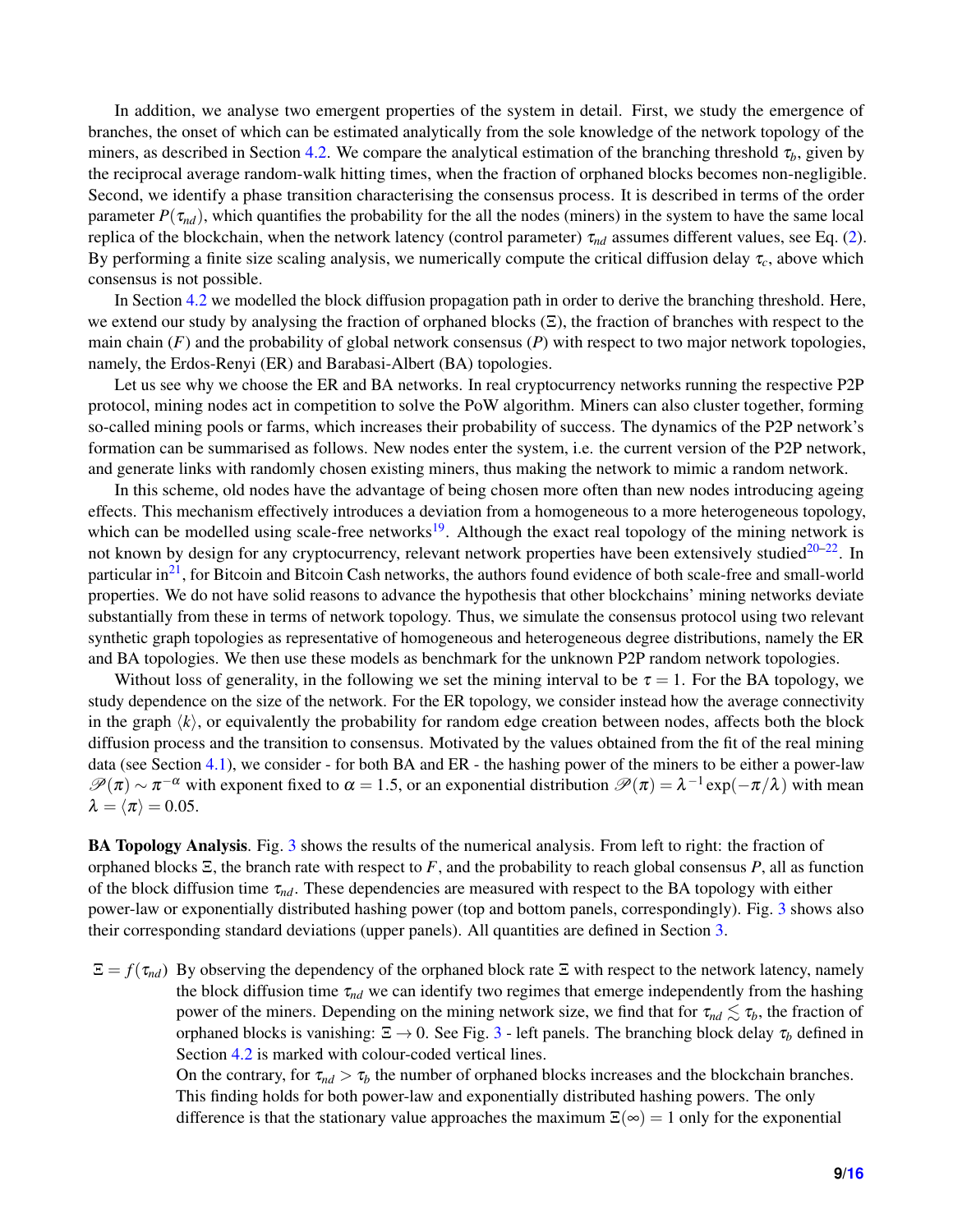<span id="page-9-0"></span>

**Figure 3.** Results for the power-law (top) and exponential (bottom) hashing power distributions, with realistic parameters  $\alpha = 1.5$  and  $\lambda = 0.05$  for P2P networks with BA topology as a function of the block delay  $\tau_{nd}$ . Different quantities and the respective standard deviations  $\sigma$  are: the fraction of orphaned blocks  $\Xi$ , the fraction of branches with respect to the main chain *F*, and the probability for consensus *P*. Different colours represent different numbers of nodes N with fixed  $m = 3$  edges attached from a new node to existing nodes. The vertical lines in the orphaned block rate panel mark the characteristic branching delay  $\tau_b$ , defined by Eq. [\(3\)](#page-7-1). Insets of the right panels: finite size scaling of the consensus critical delay, yielding  $\tau_c \approx 0.68$ .

hashing power distribution, while for the power-law case we find  $\Xi(\infty) \approx 0.4$ . This is due to the fact that, for heterogeneous hashing powers, a substantial fraction of blocks are mined by the same nodes and, even if the diffusion delay is large, the system behaviour is dominated by those nodes (namely, big miners).

Although the behavior of orphaned block rate Ξ with respect to the BA network latency is robust for both hashing power distributions, there is more uncertainty in the case of power-law distribution than in the exponential one. See Fig. [3](#page-9-0) - left upper panels displaying the standard deviations.

- $F = f(\tau_{nd})$  The fraction of branches with respect to the main chain (*F*) when measured against  $\tau_{nd}$  behave similarly than what we have seen for Ξ. However, there are significant differences between the power-law and the exponential hashing power distributions. See Fig. [3](#page-9-0) - central panels. For low values of the block delay, we have no branches and  $F \approx 0$ . At  $\tau_{nd} \approx \tau_b$ , the blockchain becomes branched with an increasing number of off-chain blocks being validated. While the behaviour is qualitatively similar among the two hashing power distributions, *F* displays a maximum which increases with the number of miners in the P2P network only for exponential hashing power, and is one order of magnitude larger than for the heterogeneous case (power law distribution). See Fig. [3](#page-9-0) - central upper and lower panels. By comparing these results with those obtained for the orphaned block rate (see Fig. [3](#page-9-0) - left panels), we observe that, when *F* (fraction of branches with respect to the main chain) reaches its peak, Ξ (fraction of orphaned blocks) reaches the level of saturation, which means the blockchain is fully congested with only orphaned blocks.
- $P = f(\tau_{nd})$  For the global consensus probability *P*, we numerically estimate the critical network latency level  $\tau_c$ , after which consensus is not possible to reach anymore. See Fig. [3](#page-9-0) - right panels. In the insets, we show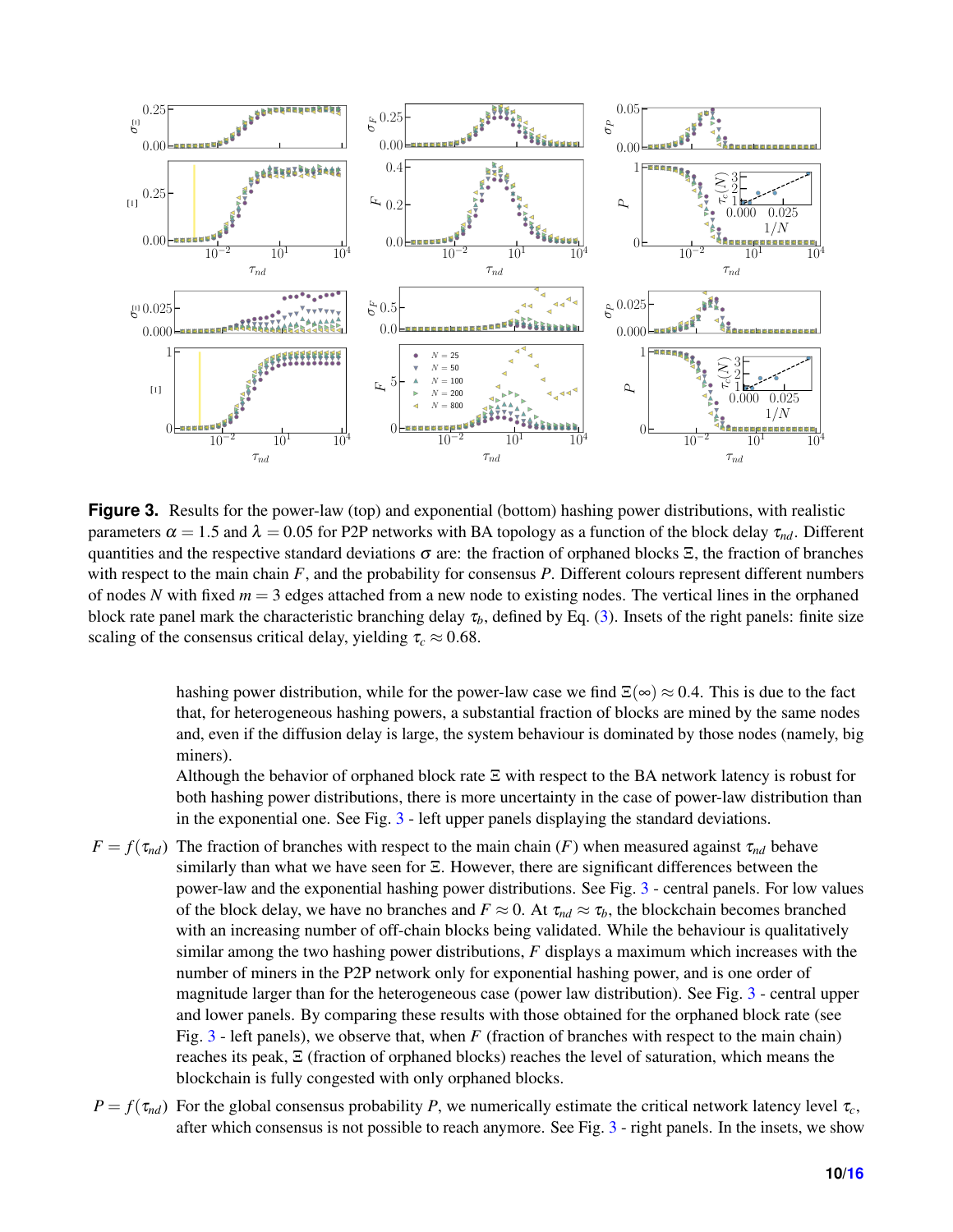the finite size scaling analysis to estimate the consensus critical delay  $\tau_c$  as a function of the system size. From the fit extrapolation at  $N \to \infty$ , we find  $\tau_c \approx 0.68$  for both hashing power distributions. Thus, we identify three regimes: (i) for  $\tau_{nd} \ll \tau_b < \tau_c$ , we have efficient consensus, with a linear blockchain and the system is in consensus for all times, since out-of-consensus time is negligible, and the likelihood of having forks vanishes; (ii) for  $\tau_{nd} \geq \tau_c$ , the system is never in consensus, with a large fraction of orphaned blocks and the branching rate with respect to the main-chain slowly vanishes; (iii) for  $\tau_b < \tau_{nd} < \tau_c$ , the system reaches consensus, but is in consensus only for a finite fraction of time, and there is a finite fraction of blocks which has forks.

ER Topology Analysis. For the sake of computational effort we fix the total number of ER nodes to be  $N = 200$ . Here, we analyse the blocktree shape in terms of the average branch length *L*, and its relation to the time needed to add a block to the main chain *T*, both as a function of block diffusion time (network delay)  $\tau_{nd}$ . For both hashing power distributions (exponential and power/law), Figure [4](#page-11-0) shows both quantities (*L* and *T*) by varying the average degree  $\langle k \rangle$  of the ER network (i.e., the probability to add an edge between two randomly selected miners). In alignment with the previous results, we find that the topology of the blocktree becomes increasingly branched with longer branches. The maximum branch length is found, for both hashing power distributions, when  $\langle k \rangle = 1$ , with a substantial increase at very large  $\tau_{nd}$ . This can be explained in terms of the known percolation point of the ER model at exactly  $\langle k \rangle = 1$ , for which the system starts to fragment in many disconnected components, reducing the possibility of reaching consensus and increasing the branching in the network.

From the corresponding behavior of *T* we also find that it takes longer time to add blocks to the main-chain and that this is harder for more homogeneously distributed hashing powers (Figure [4](#page-11-0) - bottom right panel). Interestingly, increasing the network connectivity  $\langle k \rangle$  does also increase the time to add blocks to the main chain at fixed block propagation delay when  $\tau_{nd} > \tau_c$  (Figure [4](#page-11-0) - right panels), i.e. in the out-of-consensus phase, but it also corresponds to significantly lower branch lengths in the blocktree. To get an insight on how the emergent properties are linked to the level of heterogeneity in the system, we compute the Gini index for: (i) the distribution of the miners hashing power  $G_{\pi}$ ; (ii) blocks added to the main chain  $G_{mc}$ , and (iii) off-chain blocks  $G_{oc}$ .

In Fig. [5](#page-11-1) we show all indices with the respective standard deviations  $\sigma$  for power-law (top) and exponential hashing powers (bottom), for the ER topology with  $k = 8$ , and  $N = 200$  nodes as function of the block delay  $\tau_{nd}$ . Fig. [5](#page-11-1) (right panels) shows the corresponding fraction of miners per blocks in the blocktree  $n_{bt}$ , in the main chain  $n_{mc}$  and off-chain  $n_{\text{oc}}$ . Different colours represent different average degree *k* with fixed  $N = 200$  number of nodes. For low block delays, the Gini index of blocks attached to the main chain is maximal, as there are no orphaned blocks, and for both heterogeneous and homogeneous hashing powers we have  $G_{mc}(\tau_{nd} \ll 1) \approx G_{\pi}$  and  $G_{oc} \approx 0$ . Increasing the block diffusion delay results in more off-chain blocks and thus increases the value of *Goc*, showing that there is consistent heterogeneity in the mining process. In this regime, the system is always not in consensus

Blocks in the blocktree are mined by all nodes only for the exponentially distributed hashing powers, while for the power-law case only a fraction of nodes is mining. For the relative fraction of miners of main-chain and off-chain blocks, *noc* grows and saturates for high block delays when eventually all blocks become wasted resources. Analogously, the fraction of main-chain miners decreases and vanishes for large block delays.

and fully branched with only off-chain blocks mined by nodes with higher hashing power.

To understand how the hashing power heterogeneity changes the system properties and, in particular, how it affects consensus, we focus on the power-law hashing power distribution and study the dependence on the exponent  $\alpha$ . In Fig. [6,](#page-12-0) we show for the ER topology with  $N = 200$  and  $\langle k \rangle = 8$  the Gini index of the blocks created in the main chain *G*, the mean propagation time *T* of blocks in the main chain, and the fraction of orphaned blocks  $\Xi$  as a function of the hashing power distribution exponent  $\alpha$  for four values of the block diffusion time  $\tau_{nd}$  (top panels) and as a function of  $\tau_{nd}$  for four values of  $\alpha$  (bottom panels). For low delays (different colours in the same panels) at low exponent  $\alpha$  values, the mining process is very heterogeneous and the Gini index for main-chain blocks is maximal within the errors. Contrary, for large block delays  $\tau_{nd} < \tau_b$  there is a lower probability for any node, independently of its hashing power, to mine a block that will be in the main chain.

As  $\alpha$  is increased, we increase homogeneity in the mining process, and for low delays we find an increasing number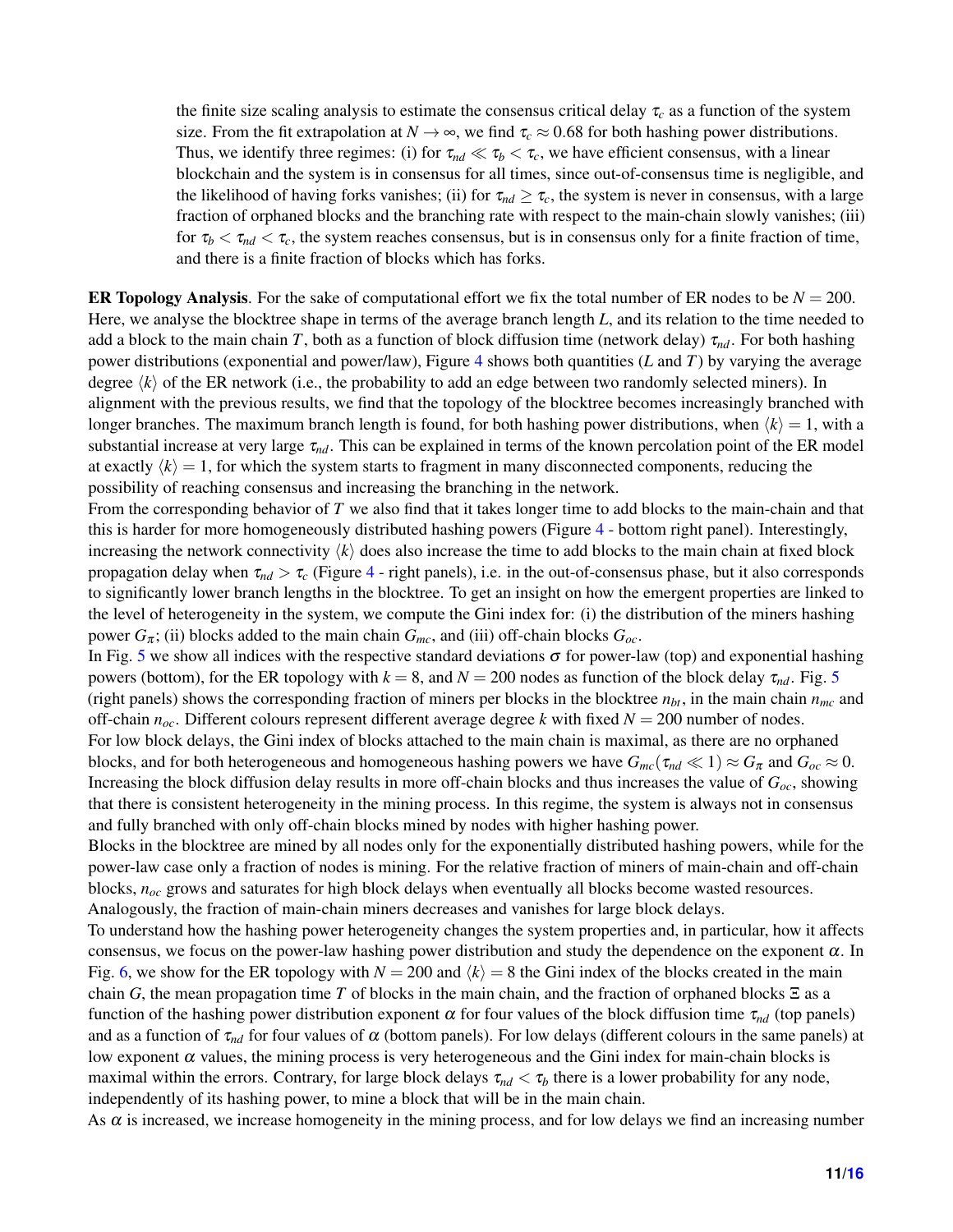<span id="page-11-0"></span>

<span id="page-11-1"></span>**Figure 4.** Results for the power-law (top) and exponential (bottom) hashing power distributions, with realistic parameters  $\alpha = 1.5$  and  $\lambda = 0.05$  for the ER topology as a function of the block delay  $\tau_{nd}$ . Different quantities and the respective standard deviations  $\sigma$  are: the mean branch length *L* and the time *T* for blocks to be attached to the main chain. Different colours represent different average degree  $\langle k \rangle$  with fixed number of nodes  $N = 200$ .



**Figure 5.** Results for the power-law (top) and exponential (bottom) hashing power distributions, with realistic parameters  $\alpha = 1.5$  and  $\lambda = 0.05$  for ER topology with  $\langle k \rangle = 8$ , and  $N = 200$  nodes each as a function of the block delay  $\tau_{nd}$ . Different quantities and the respective standard deviations  $\sigma$  are: the Gini index of the hashing power  $G_{\pi}$ , of main-chain blocks *Gmc* and off-chain blocks *Goc* (left) and the number of miners of blocks in the blocktree *nbt*, in the main chain  $n_{mc}$  and off-chain  $n_{oc}$  (right).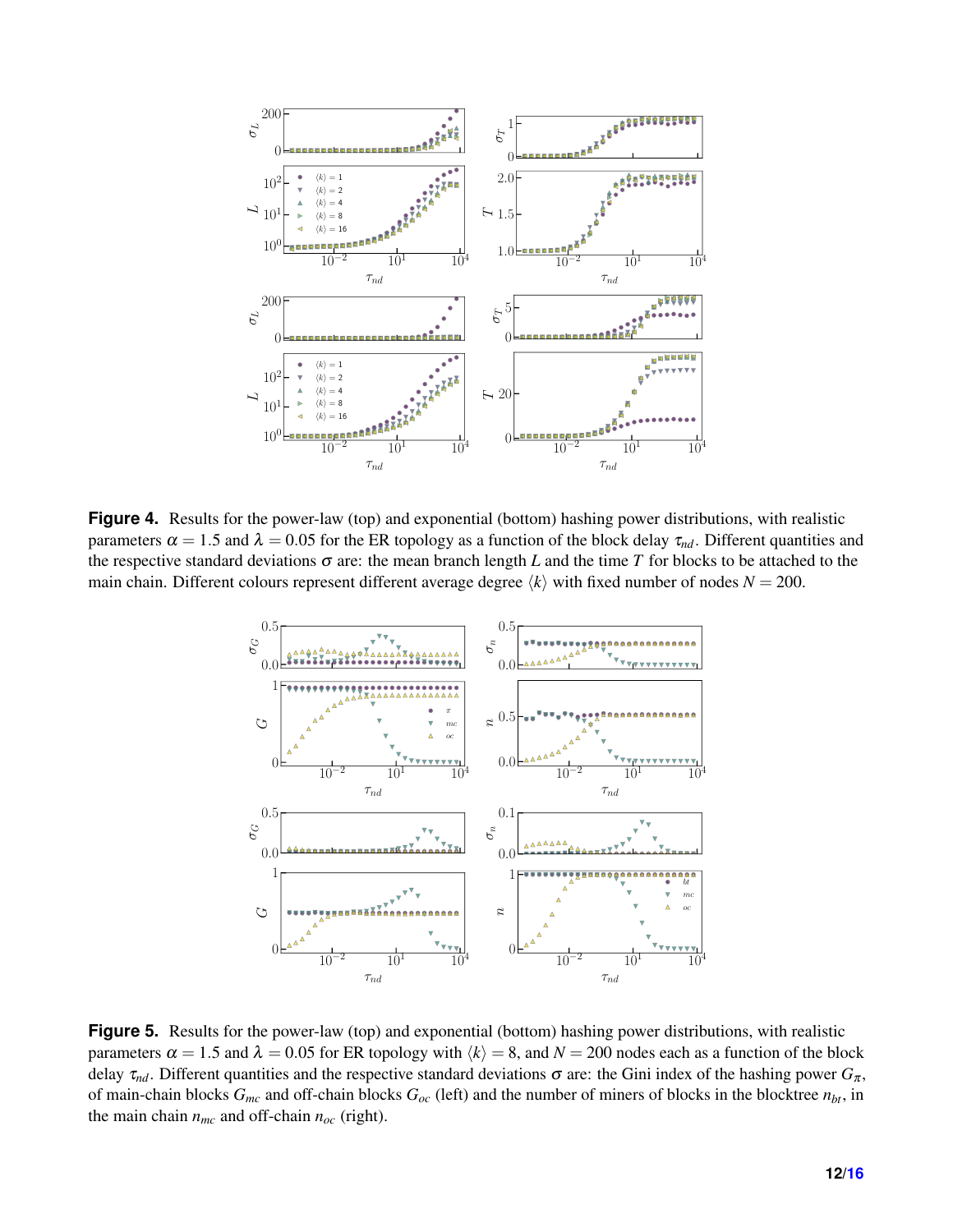<span id="page-12-0"></span>

**Figure 6.** Results for ER networks with  $k = 8$ , and  $N = 200$  with power-law hashing powers. Dependence on the power exponent α for four values of block delay  $τ_{nd}$  (top) and on the block delay for four values of the exponent (bottom). Different quantities and the respective standard deviations  $\sigma$  are: the Gini coefficient of the main-chain blocks *G*, the time *T* for blocks to be added to the main chain, and the fraction of orphaned blocks Ξ.

of nodes to be able to mine blocks that belongs to the main chain, see also Fig. [5.](#page-11-1) For  $\tau_{nd} = 10 > \tau_c > \tau_b$ , the system is always not in consensus and a large fraction of blocks, which is higher for more homogeneous hashing powers, is orphaned (right panels) resulting in a very unequal mining process for main chain blocks. For the expected time to add blocks in the main chain *T* (middle panels), when  $\tau < \tau_b$ , we find no significant dependence on  $\alpha$ , as most blocks are eventually in the main chain independently of the block miner. For large delays, and as mining becomes more homogeneous, higher *T* values result. These results show that, contrary to the emergent branching process in the blockchain, consensus in this system is a property that is independent of the underlying mining process. For  $\tau_{nd} \leq \tau_b$  the system is partially in consensus and new blocks are consistently attached to the main chain. Then, for  $\tau_{nd} > \tau_b$ , the time to create blocks in the main chain *T* (middle panels) and the fraction of orphaned blocks Ξ (right panels) increase the more the mining is homogeneous.

In Fig. [7](#page-13-0) we show how the topology of the network and, in particular, the presence of loops can become triggering factors for the emergence of blockchain branches. We compare two opposite scenarios: (i) a complete graph (left panel) with the highest possible number of loops; (ii) a tree graph with different branching factors *r* (right panel) where loops are absent by construction.

We find that, complete graphs (Fig. [7](#page-13-0) - left panel) – having shorter average first passage times – display a higher branching threshold. In these cases, the system can sustain higher block delays  $\tau_{nd}$  without becoming branched. On the contrary, tree graphs – having longer average first passage times – display less efficient block transmission. Surprisingly, we also find that, to mitigate this inefficiency, it would be sufficient to increase the branching factor *r*. This result suggests a possible strategy to increase the efficiency of the system by increasing communicability in the underlying miners network, e.g. by adding random connections among unconnected miners.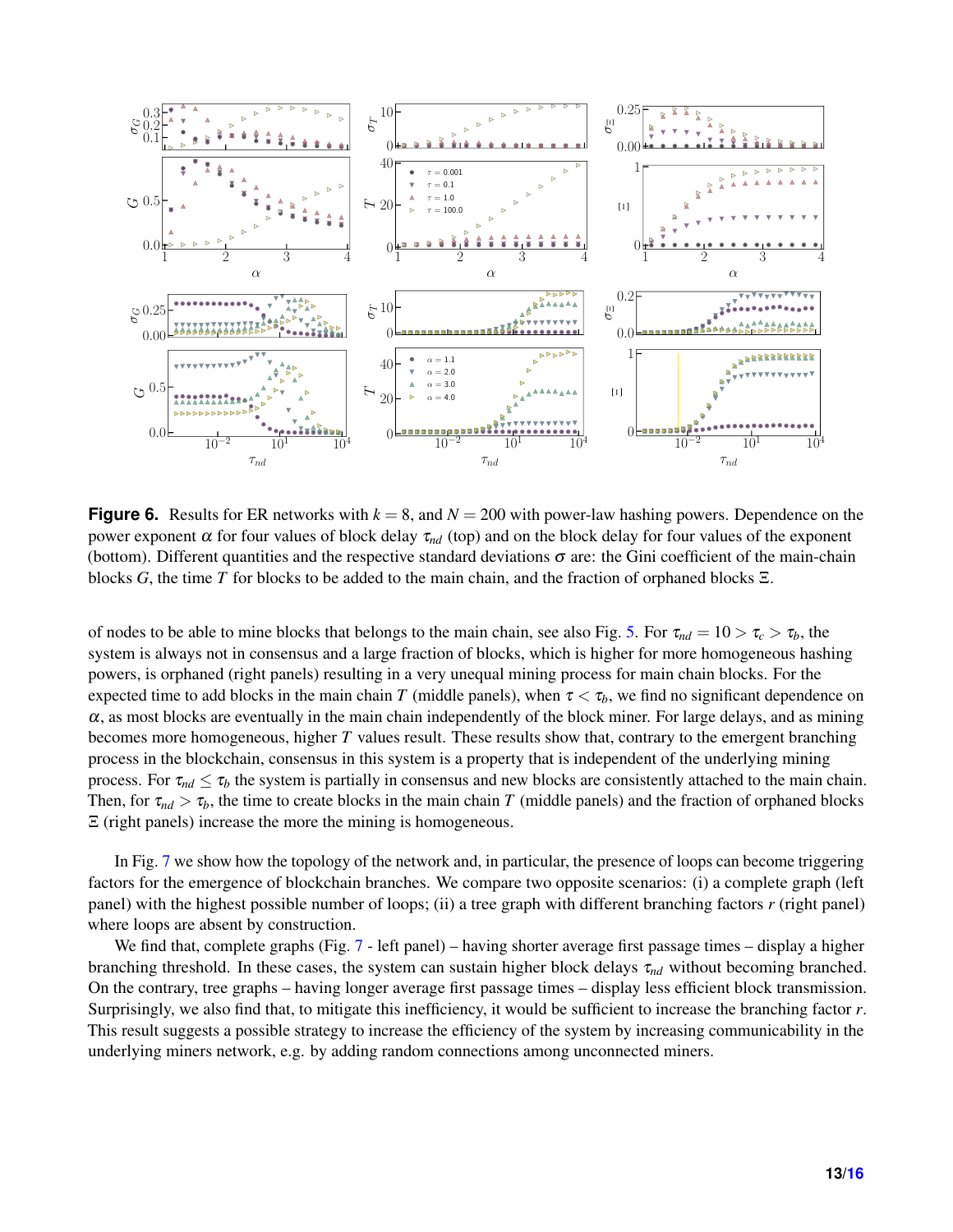<span id="page-13-0"></span>

**Figure 7.** Results for the power-law hashing power distribution exponent  $\alpha = 1.5$  for the complete (left) and tree topology (right) with  $N = 200$  nodes as a function of the block delay  $\tau_{nd}$ . Different colours in the right panel represent different tree branching factors, and vertical lines mark the estimation of the branching delay  $\tau_b = 1/\langle M \rangle$ .

## **5 Conclusions**

In this paper, we have introduced a new, minimalistic stochastic model of diffusion processes in P2P networks, that provides novel insights on blockchain consensus mechanisms.

Resorting to simulations and numerical analysis, we were able to identify emergent properties and transition phases that characterise the blockchain consensus when different structural features of the system are changed.

In particular, we leverage on complex system theory to model the competition in the block creation process among miners in order to uncover the emergence of inefficiencies - i.e., branched blockchains - and detect the conditions under which global consensus is achieved in such decentralised systems. In absence of a competing block creation process, the model reproduces the well-known dynamics of spreading models, where each block diffuses throughout all P2P network and the probability for a non-linear blockchain vanishes, while the system is always in consensus.

Another novelty of our work is the calibration of the model with empirical data collected annually (from 2013 to 2019) about mining activities for three of the most prominent cryptocurrencies in terms of market capitalization ( Bitcoin, Ethereum and Litecoin). By analysing the annual distributions of hashing power for all three cryptocurrencies, we have compared the two resulting scenarios of heterogeneous and homogeneous distributions, using a power-law and an exponential distribution, respectively. This analysis revealed in each cryptocurrency the more realistic estimation of the distribution parameters to use in our simulations. Among those, we found crucial differences in the block creation shares among the miners specifically between Bitcoin, which is characterised by more homogeneous shares, and Ethereum, where a power-law distribution is systematically a better fit.

The numerical analysis allows us to study the blocktree as the main emergent property, whose topology can be used as a proxy for the efficiency of the system. In particular, we have analysed how the fraction of orphaned blocks, the ratio of branches and the consensus probability change for different values of the control parameter (the block propagation delay). Independently of the heterogeneity of the P2P network, the blockchain becomes forked as the delay in block propagation increases. In addition, we provide an analytical estimation of the characteristic branching block delay  $\tau_b$  for different P2P network topologies.

As our main findings, we have showed that – regardless of the the hashing power distribution of the miners –, the global consensus emerges at a specific block propagation delay which turns to be a key control parameter. The analysis of the blocktree structural properties shows that increasing the block delay results in longer branches and higher waiting times for creation of main-chain blocks.

The analysis of the Gini coefficient of mining hashing power of blocks appended to the main chain reveals that the concentration of mining power drops dramatically  $(G \rightarrow 0)$  at increasing levels of network latency. For intermediate latency levels (as observed in real mining networks) we have instead a higher mining concentration  $(G \rightarrow 1)$ . This holds true for the ER mining network both under its power-law and exponential characterization. By excluding the (unrealistic) boundary parameters levels, interestingly we highlight that for ER mining networks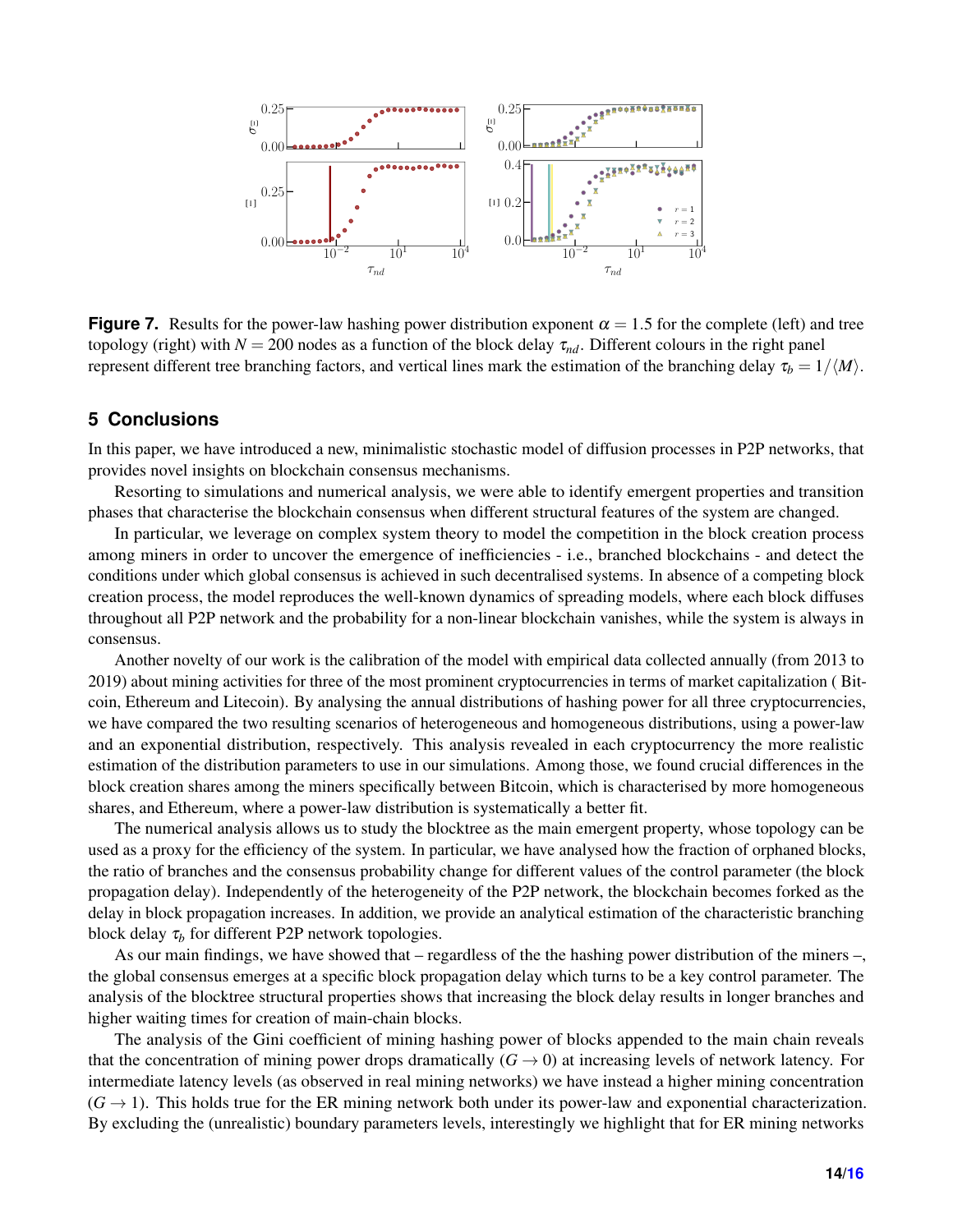with power-law distribution there exist an optimal intermediate pair of network latency and node heterogeneity that minimize the coefficient of mining inequality *G*.

Finally, we have showed that – for different amounts of delay in block propagation – blockchain branching heavily depends on the network topology of the mining network.

While minimalistic, our model is easily extensible to encompass real-world information such as inherent network delays, changing conditions, or specific node properties. The stochastic modelling approach to the consensus protocol in blockchain systems introduced in this paper can also be helpful for redesigning of protocols for network formation in such systems and to devise possible incentive schemes to increase the system efficiency.

## **Acknowledgments:**

FI acknowledges funding of SNSF (Switzerland) through project 200021\_182659. CJT acknowledges financial support from the University of Zurich through the University Research Priority Program on Social Networks. PT acknowledges support from UBRI Connect.

## **Author contributions statement**

CJT and PT conceived the experiment. PT conceived an initial version of the model and CJT extended the development and performed the numerical simulations. FI analysed the empirical data and introduced the theoretical approach. All authors wrote the manuscript, polished and approved the final version.

# **References**

- <span id="page-14-0"></span>1. Vespignani, A. Predicting the behavior of techno-social systems. Science 325, 425–428 (2009).
- <span id="page-14-1"></span>2. Pastor-Satorras, R. & Vespignani, A. Evolution and structure of the Internet: A statistical physics approach (Cambridge University Press, 2007).
- 3. Battiston, S., Glattfelder, J. B., Garlaschelli, D., Lillo, F. & Caldarelli, G. The structure of financial networks. In Network Science, 131–163 (Springer, 2010).
- <span id="page-14-2"></span>4. Barrat, A., Barthelemy, M., Pastor-Satorras, R. & Vespignani, A. The architecture of complex weighted networks. Proceedings of the national academy of sciences 101, 3747–3752 (2004).
- <span id="page-14-3"></span>5. Aste, T., Tasca, P. & Di Matteo, T. Blockchain technologies: The foreseeable impact on society and industry. computer 50, 18–28 (2017).
- <span id="page-14-4"></span>6. Tasca, P. & Tessone, C. J. A taxonomy of blockchain technologies: Principles of identification and classification. Ledger 4 (2019).
- <span id="page-14-5"></span>7. Spychiger, F., Tasca, P. & Tessone, C. J. Unveiling the importance and evolution of design components through the "tree of blockchain". Frontiers in Blockchain 3, 60 (2021). URL [https://www.frontiersin.org/](https://www.frontiersin.org/article/10.3389/fbloc.2020.613476) [article/10.3389/fbloc.2020.613476](https://www.frontiersin.org/article/10.3389/fbloc.2020.613476).
- <span id="page-14-6"></span>8. Swan, M., Potts, J., Takagi, S., Witte, F. & Tasca, P. Blockchain Economics: Implications Of Distributed Ledgers-Markets, C vol. 1 (World Scientific, 2019).
- <span id="page-14-7"></span>9. Baronchelli, A. The emergence of consensus: a primer. Royal Society open science 5, 172189 (2018).
- <span id="page-14-8"></span>10. Tasca, P. Digital currencies: Principles, trends, opportunities, and risks. Trends, Opportunities, and Risks (September 7, 2015) (2015).
- <span id="page-14-9"></span>11. Pastor-Satorras, R., Castellano, C., Van Mieghem, P. & Vespignani, A. Epidemic processes in complex networks. Reviews of modern physics 87, 925 (2015).
- <span id="page-14-10"></span>12. Gencer, A. E., Basu, S., Eyal, I., Van Renesse, R. & Sirer, E. G. Decentralization in bitcoin and ethereum networks. In International Conference on Financial Cryptography and Data Security, 439–457 (Springer, 2018).